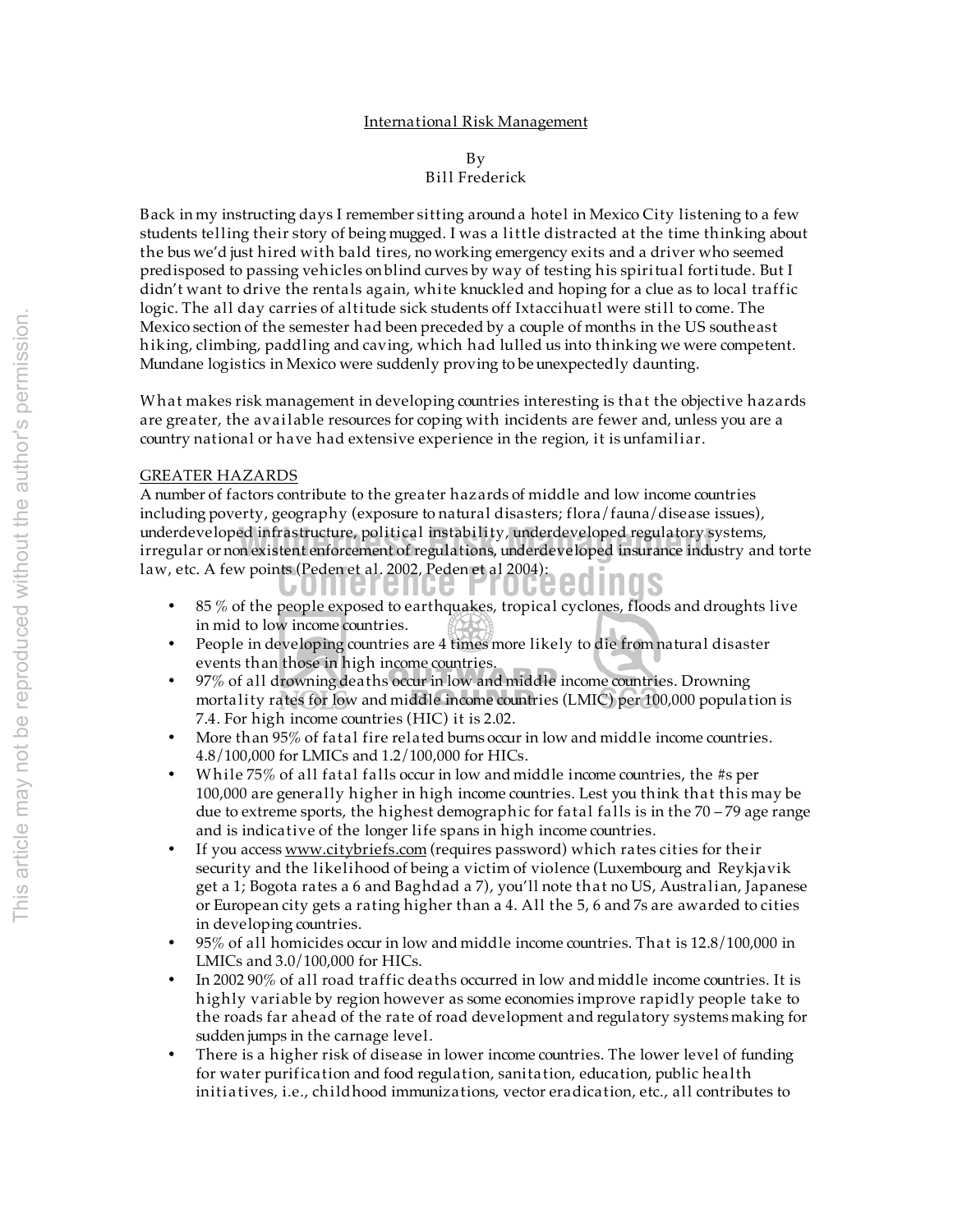h igher disease risks. And developing countries in the tropics also simply have more diseases (World Health Organization's Global Atlas for Infectious Diseases).

### FEWER RESOURCES

Fewer resources and underdeveloped infrastructure may contribute to the cause of an incident, but they define the environment for coping with an incident. A crisis is the time when many travelers and program managers really learn about their host country's communication, transportation and medical infrastructure.

## **Communications**

Emergency communications are improving exponentially in most developing countries with the mushrooming of cell phone towers that are providing much better service than the obsolete (when they were installed) land lines systems. It is almost to the point that satellite phones are only needed in the most remote areas (although one might choose to keep the satphone as an additional backup for when cell phones don't work, e.g., in London after the July '05 bombings). Routine communication between developing countries and the North American or European home office, that potentially might play a role in avoiding incidents, is also easier and more reliable with the internet, world cell phones, text messaging, etc.

#### Road Transportation Infrastructure

widely varying masses moving at widely varying velocities, the pedestrians, bicycles, scoote<br>and animal drawn carts don't fare so well against the fast moving cars, lorries and buses. The 2004). Instead of a differentiated system of roads with limits for usage and appropriate<br>regulations, there may only be 2 kinds of roads: paved and unpaved. When there is traffic of In middle and low income countries, rapid motorization has quickly outstripped the development of roads, vehicle safety standards, policies, regulations and enforcement (WHO 2004). Instead of a differentiated system of roads with limits for usage and appropriate widely varying masses moving at widely varying velocities, the pedestrians, bicycles, scooters carnage is especially great when the vehicles are old, don't have anti lock brakes, collapsible front ends, reinforced passenger compartments, airbags, seatbelts, or tread on the tires. And inconsistent or nonexistent enforcement of regulations means that speeding and driving while intoxicated are even more common than in developed nations. Also, you may want to avoid driving at night when accident rates spike up and human predators, where they are a concern, are usually more active. When you identify more with prey than predators, it is prudent to pay strict attention to how prey manages their safety. Stay with the herd especially at night and avoid dangerous areas.

# Medical Infrastructure

In most developing countries there is no tradition of citizen first aid training and no Emergency Medical Services (EMS) outside of big cities. There are fewer doctors per capita and most lack specialized training in handling trauma cases. In 1993 developed countries averaged 287 physicians per 100,000 people. Underdeveloped countries had 77(WHO 1997). In the last 20 years many developing countries have created competent homegrown medical training programs but now contend with "medical migration" in which trained professionals are recruited to the UK and Australia, etc. to help cap the costs of their national healthcare systems. In the low income countries where my organization (The School for Field Studies) operates, there is commonly a local clinic which is headed up by a medical officer with 2 years of medical training. They serve the local populace well for minor injuries, parasites, and minor infections with the dozen or so antibiotics and the few other drugs they have. They are very helpful to us if someone has diarrhea or a UTI. The regional hospital might be a short plane ride away or an hour's drive. These facilities have one or more general practitioner doctors, a lot more drugs, a lab (albeit one prone to misdiagnosis with underpowered microscopes, contaminated dyes and a lack of familiarity with how many vaccination produced antibodies will give a positive for a disease in the absence of the actual disease), and you could get an Xray there. They could take out your appendix, but you might consider waiting if you could. You might be a little concerned about the blood supply and sterilization procedures. The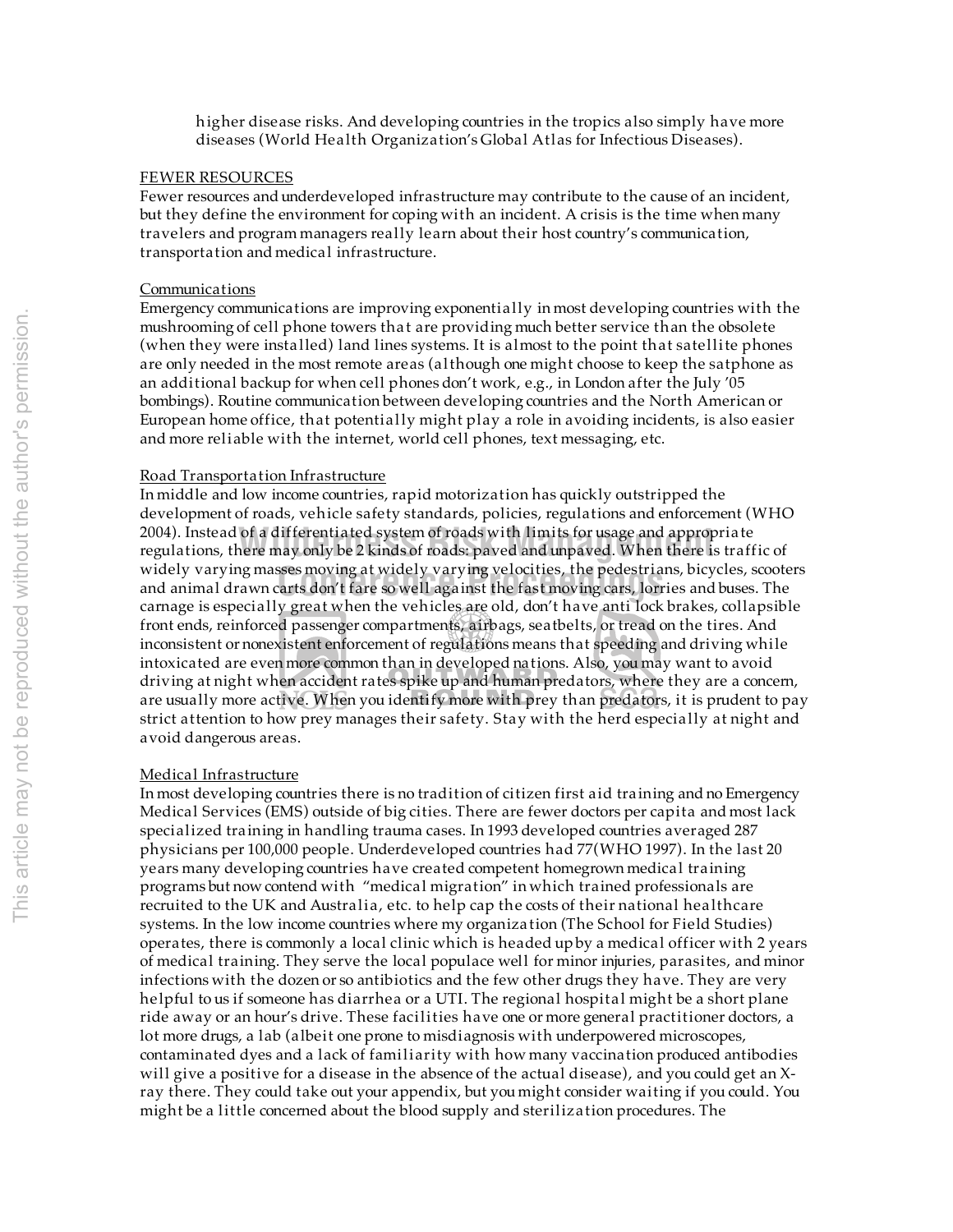international standard hospital in a large city might be a longer plane ride or a 4 hour drive. But they have surgeons and other specialists; they will have all the drugs on the World Health Organization's list of essential medicines and then some; they will have reliable laboratories and diagnostic technologies. They do a great job taking out appendixes.

# HOW TO MANAGE RISK INTERNATIONALLY

So, greater hazards, fewer resources, sketchier information; how can you manage risk? It depends on what you want to do. If you are only responsible for yourself and are out for adventure, or looking to submit to another culture by way of exorcising your negative high income country karma, just go (keep in mind the definition of adventure being 95% hard work/misery and 5% fear). And consider cultivating acceptance that, without the language/cultural skills or the childhood immunities enjoyed by the locals, you may just get culled from the herd a little earlier than you expected. But, if you are responsible for other people, i.e., clients or students, etc., then you need to do some work. Now I should note here that there are no widespread standards for international programming whether it is adventure education, study abroad, service learning or eco tours, etc. And there are some wonderful small programs doing ambitious trips that do not do a lot of homework or bother with immunizations, chemoprophylaxis, etc and they can't tell you the difference between schistosomiasis and a bot fly. But they are on a first name basis with all the parents (who didn't believe in childhood immunizations in the first place) and they don't have any assets to lose anyway.

coupled with circumstances. Safety is never an absolute. The best you can do is to pursue your safety potential. To do this well involves 3 steps:  $\Box$ Outward Bound, shows that accidents/incidents are rarely the result of one bad decision.<br>Invariably, it is the result of chained links of individual choices and organizational decisions Accident/Incident analysis, whether it comes from NASA, the Flight Safety Foundation or Outward Bound, shows that accidents/incidents are rarely the result of one bad decision. safety potential. To do this well involves 3 steps:  $\Box$   $\Box$ 

- Step One Examine what it is that you want to do and break it down into its components parts.
- Step Two Perform due diligence in getting the necessary information before proceeding. This means really understanding your exposures and the available alternatives.
- Step Three Using risk/benefit analysis (given restraints of time, money and information) make the best interventions that reduce risk.  $\bigcirc$  d

There are two levels to step 2. The first you can do without leaving your computer. There are a gazillion websites that cover regional and country specific health issues, crime and security, road safety, cross cultural issues, natural disasters, etc. There are websites that will tell you what websites you should look at (including SFS www.fieldstudies.org). Many of these resources are excellent, but they only take you so far.

For example, let's say that you want to get a group from point A to point B in a low income country. I am choosing a transportation issue because motor vehicle accidents are by far the greatest single cause of non natural deaths of Americans abroad (presumably the US State Dept regards all disease fatalities as natural), accounting for 32% between 10/02 and 12/03 (US State Department 2004). Statistically you'll find that trains are safer than buses and buses are safer than cars (WHO 2004). You can go the Association for Safe International Road Travel website to see how the road safety of the country you are in compares to the rest of the world. You can look at the CIA's country fact sheets or the US State Department's Country road safety evaluations. But when you're done checking all that out, you still need to get your group from point A to point B.

If you break down road travel into its meaningful components, there are four areas where you may find opportunities for reducing risk:

• Exposure – Can you reduce time driving on roads?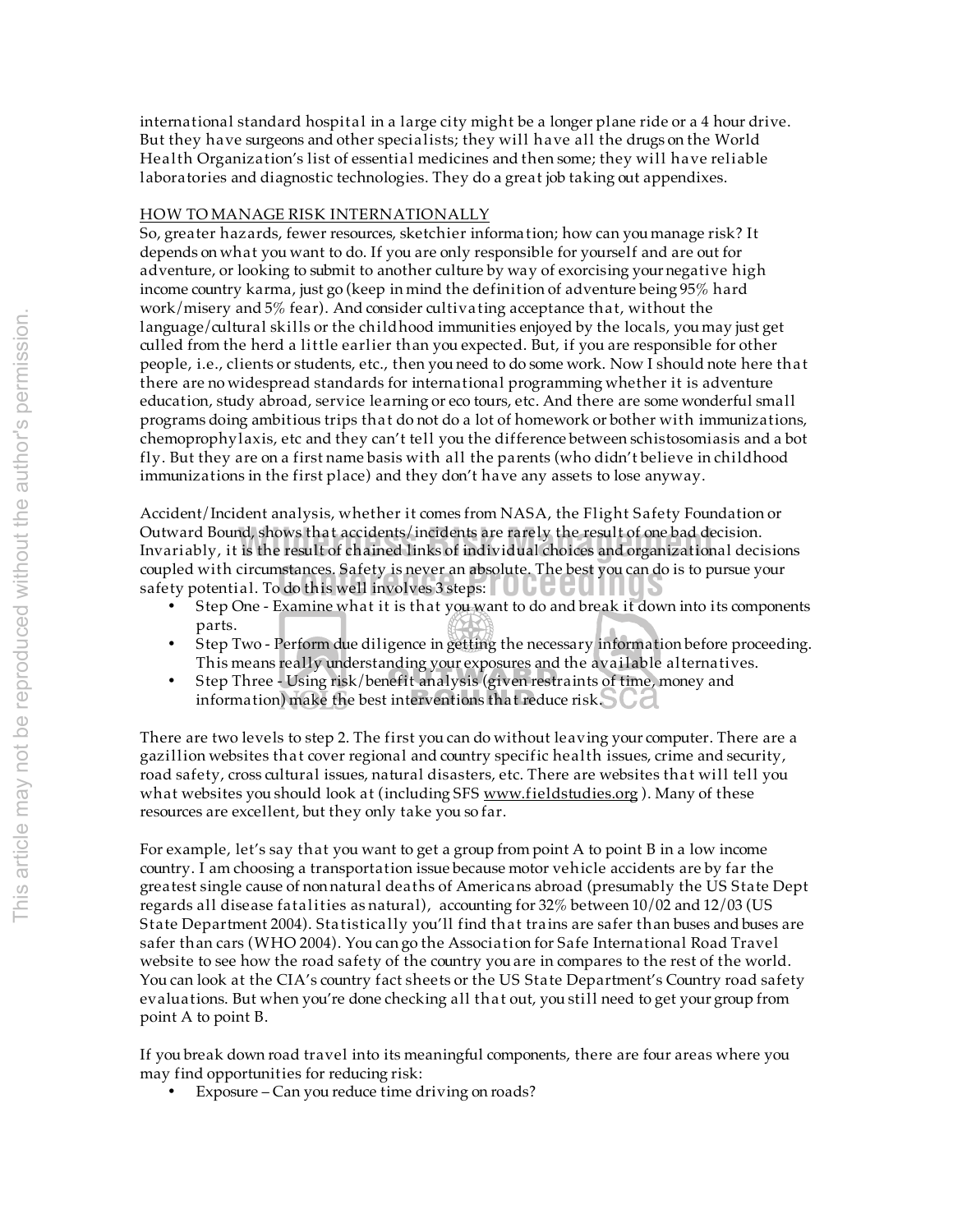- Likelihood of getting into an accident What is the highest quality vehicle you can get and what is the best driver training you can get? Don't drive at night or in monsoon conditions. Avoid high accident areas. Don't drive when tired.
- Likelihood of injury if you are in an accident If you can't have airbags, at least insure that there are seatbelts. Ensure that all heavy objects are tied down. Passengers in larger vehicles have fewer injuries.
- Post injury care –Where there is no EMS, emergency medical training is all that much more essential. Have an excellent first aid kit and clear plans for contingencies.

At the School for Field Studies' Kenya Center, research on wildlife management is conducted from vehicles. Reducing exposure is not an option. So, the likelihood of having an accident is reduced by having excellent Land Cruisers with full time mechanics and extensively trained drivers. Driving at night is avoided. Time spent on the Nairobi-Mombassa Highway is minimized. Everyone has a seatbelt. 95% of our staff are Kenyan and have a current WAFA and at least one is a WFR. Groups travel in convoys of 5 veh icles which addresses the evacuation issue as well as reducing the likelihood of banditry and hijackings. Kenya Wildlife Service guards with AK-47s ride along (for deterrence, not for superior firepower in a fight) when passing through areas of known bandit activity. Each vehicle has a first aid kit, a radio and a cell phone and at least one vehicle is carrying a satphone.

But, if you only needed one or two transports a program, a bus would likely be the best choice. How do you choose the company? You could request copies of all current insurance certificates, safety records and the company's driver safety program. And when you got tired of waiting for safety records and the company's driver safety program. And when you got tired of waiting<br>those to show up, due diligence would mean that one of your staff or a representative would need to ride on the company's buses. They should document the year of bus manufacture, the need to ride on the company's buses. They should document the year of bus manufacture, the<br>presence/absence of functional emergency exits and fire extinguishers. Is there tread on the tires and are the inspection stickers current? And most importantly, does the bus driver comply with the rules of the road? How good is the driving? How long do drivers go without a break or a replacement? Is the company open to accommodating any concerns you may have even if it means doing things differently? OUTWARD

### **Conclusion**

**NOLS** Risk management in low and middle income countries is significantly more challenging than in the developed world. The risks are greater and there are no standards for many aspects of safety. In lieu of standards, you need to conduct due diligence in finding out a broad range of information. Part of the challenge is wading through the overabundant resources available online and part of it is figuring out how to structure the questions and the investigations in country and then being able to conduct them within your time and financial constraints. On the other hand, the recent increase in travel into developing countries is exactly because it promises more "adventure".

**BOUND** 

Author's Bio and Contact Info

Bill is the Director of Risk Management Services at The School for Field Studies. His background is in adventure education having served for 18 years as an instructor, technical specialist and program director for the Hurricane Island<br>Outward Bound School. He has also worked for a number of other Outward Bound School. He has also worked for a number of other Outward Bound Schools as well as the National Outdoor Leadership School. As a senior instructor for Wilderness Medical Associates he has taught extensively in international settings. He holds a B.A in Psychology from the University of Colorado and a M.Ed from Harvard University.

Bill Frederick The School for Field Studies